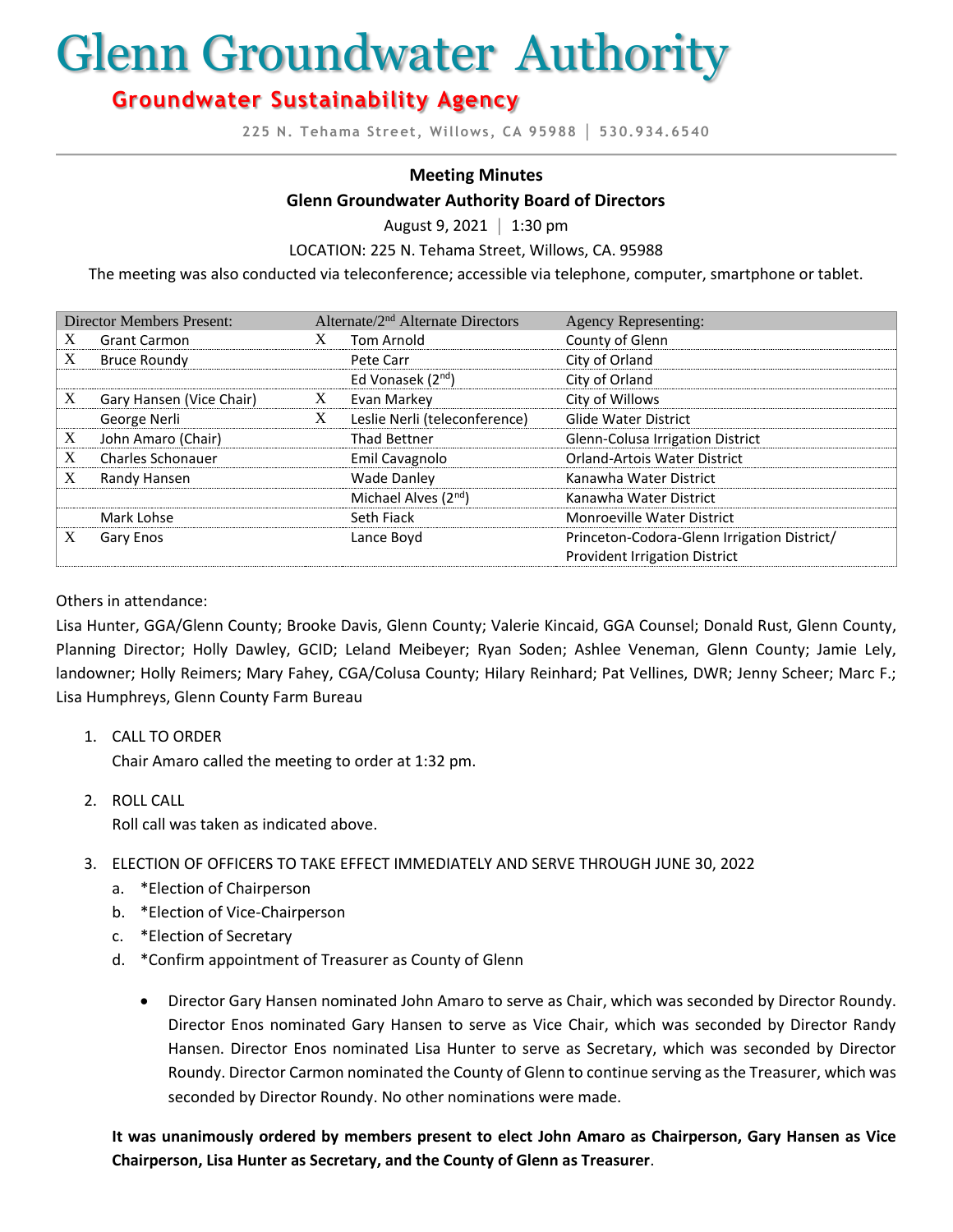#### 4. APPROVAL OF MINUTES

a. \*Approval of meeting minutes from July 12, 2021.

**On motion by Director Gary Hansen, seconded by Director Randy Hansen, the meeting minutes of July 12, 2021 were approved as presented by members present.** 

- 5. PERIOD OF PUBLIC COMMENT No comments were presented or heard.
- 6. STAFF UPDATES
	- Glenn Groundwater Authority (GGA) Program Manager, Lisa Hunter, stated the property related fee files were received from Provost & Pritchard and would be submitted to the Glenn County Department of Finance by August 10, 2021. The file includes 5,596 records for a total of \$419,771.34.
	- Ms. Hunter reviewed the workshop regarding the Multi-Benefit Flood-MAR Incentive program she attended July 15, 2021, stating the meeting was well attended and great questions were presented.
	- Director Roundy asked if there is funding available to increase staffing for the GGA, and discussion ensued. The prior staffing arrangement was reviewed, with the Water Resources Department formerly housed at the Agriculture Department, as well as the current staffing arrangement, with a new part time assistant at the Planning Department. Member consensus was additional staff is needed, as workload is expected to increase, and members encouraged researching solutions to gain additional staffing services.
- 7. FINANCIAL REPORT
	- a. \*Review and accept Monthly Activities Report.
	- b. \*Review and consider approval of claims.
	- No monthly activity report was provided and no discussion was held regarding item 7.b.

# **On motion by Director Gary Hansen, seconded by Director Carmon, it was ordered to approve the claims as presented by members present.**

#### 8. COLUSA SUBBASIN GROUNDWATER SUSTAINABILTY PLAN

- a. Receive update on Plan development, activities, and outreach.
- b. Receive update on GSP Development Grants (Proposition 1 and Proposition 68).
- c. Receive update on Project Agreements.
- d. Discussion on GSP adoption process and schedule.
- Ms. Hunter reviewed **GSP development, activities, and outreach** including the June and July GSP development status update memos provided by Davids Engineering. Ms. Hunter also provided an update on the Well Monitoring Pilot Program, stating instrumentation for four of the six wells have been installed and that two wells remain that are awaiting agreement signature.
- Ms. Hunter stated there was agreement between CGA and GGA to include the Inter-Basin Coordination Report as an appendix to the GSP and the consultants will be updating the language within the text of the GSP accordingly.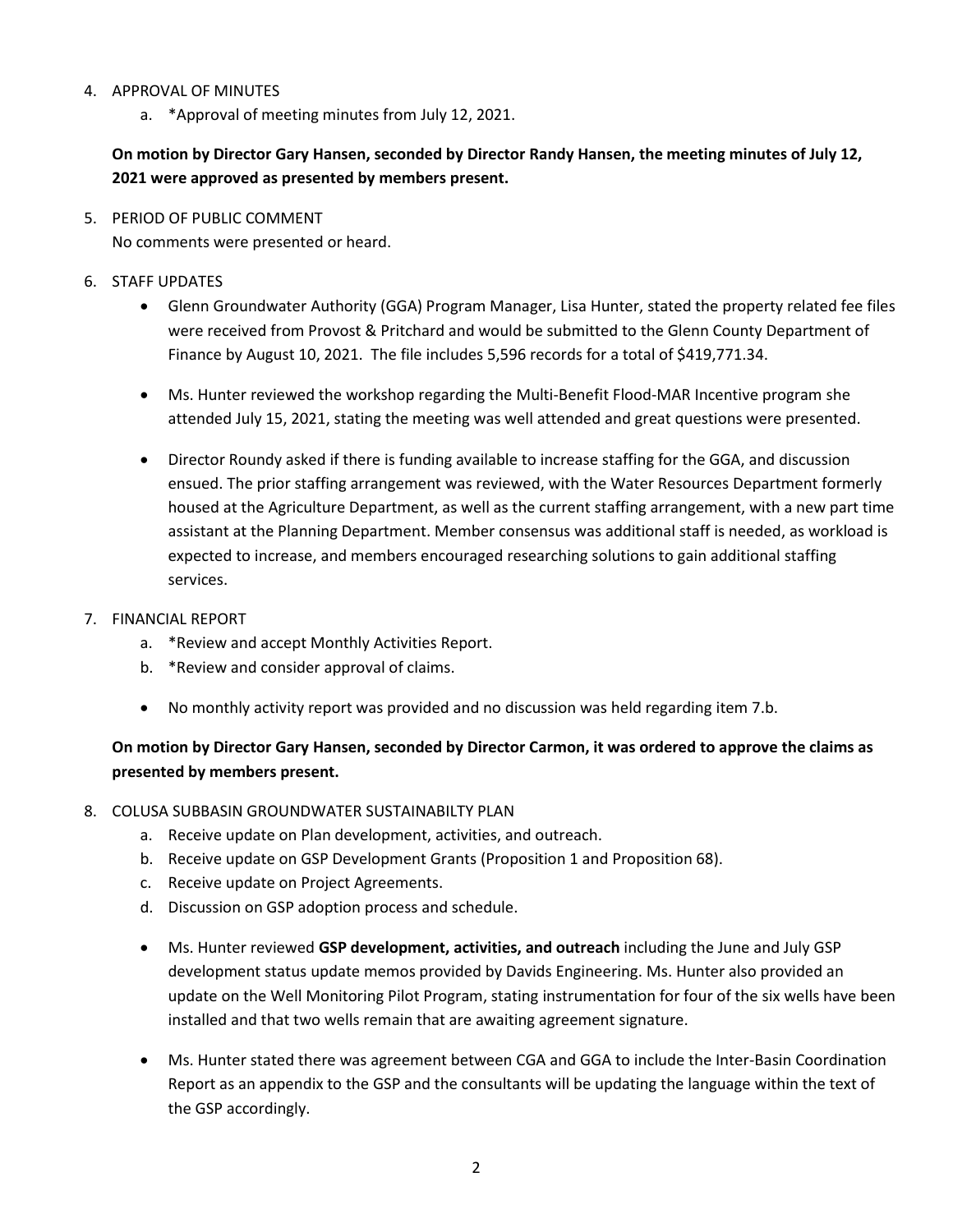- Ms. Hunter announced draft chapters five and six are out for review and comment, though no additional comments have been received to report. She highlighted the ten projects and management action submittals received. She also reported on the two public meetings held in July, stating both the in person and virtual meetings were well attended and allowed flexibility for additional attendance. Ms. Hunter noted that the review schedule has been updated to accommodate additional time to address public comment. Chapters seven and eight will be released for comments in mid-September 2021 as part of the complete draft GSP, with the comment period closing October 31, 2021. The month of November will allow for the consultants to review and address those comments, with the final GSP being released December 1, 2021.
- Ms. Hunter reviewed the status of the invoices to DWR relating to the **GSP Development Grants (Proposition 1 and Proposition 68).** She continued stating the amount currently encumbered in project agreements is \$1,715,000, with \$284,600 still needing to be allocated to project agreements. Director Roundy stated the City of Orland has concerns about minimum thresholds for groundwater levels and land subsidence and noted their Council is considering a well moratorium and asked if there is any funding available for a long-term program. Chair Amaro stated a solution may be found in leveraging the winter allotment of surface water that often goes unused for groundwater recharge, and discussion ensued about possible funding, re-distribution of surface water allotments and concerns over minimum thresholds for water wells. Director Gary Hansen reviewed past and present water well information for the City of Willows.
- Ms. Hunter stated the **Project agreements** amendment is still in review.
- Chair Amaro asked if the next public meetings could be a combination of virtual and in person to have one meeting versus two meetings; whereby, Ms. Hunter replied this could present some difficulty in coordination and impact the quality of the meeting, though it will be considered.
- Ms. Hunter reviewed the **GSP Adoption Schedule**, and encouraged members to consult with their respective agencies to ensure there is time to properly address any concerns. GGA Counsel, Valerie Kincaid, reviewed the plan adoption process, stating the plan would be adopted by the GGA after a public hearing is conducted. Ms. Kincaid further stated the public hearing cannot be before 90 days after providing notice to the cities and counties with an opportunity to engage. The public hearing could be noticed in the local newspaper and once the public hearing is conducted, the plan can be adopted. The process will commence as soon as the notification is sent to the cities and counties. Chair Amaro asked if each respective board or agency should be formally voting on these chapters; whereby Ms. Kincaid stated this is not a requirement. Director Enos asked if the draft GSP will be voted on at the September GGA meeting; whereby, Ms. Kincaid stated no. It was clarified that it would be appropriate for GGA staff to send the 90-day notice to cities and counties without Board approval. Director Gary Hansen asked if private pumpers and water districts need to be noticed as well; whereby, Ms. Kincaid stated no, SGMA only requires noticing to the cities and counties. Ms. Hunter offered to provide presentations to each of the respective boards and cities if needed, and that December 14, 2021 is the planned date for the GSP Public Hearing.
- 9. COMMITTEE UPDATES
	- a. 2021/2022 Budget Ad Hoc Committee
	- b. Executive Committee
		- i. CGA/GGA Joint Executive Committee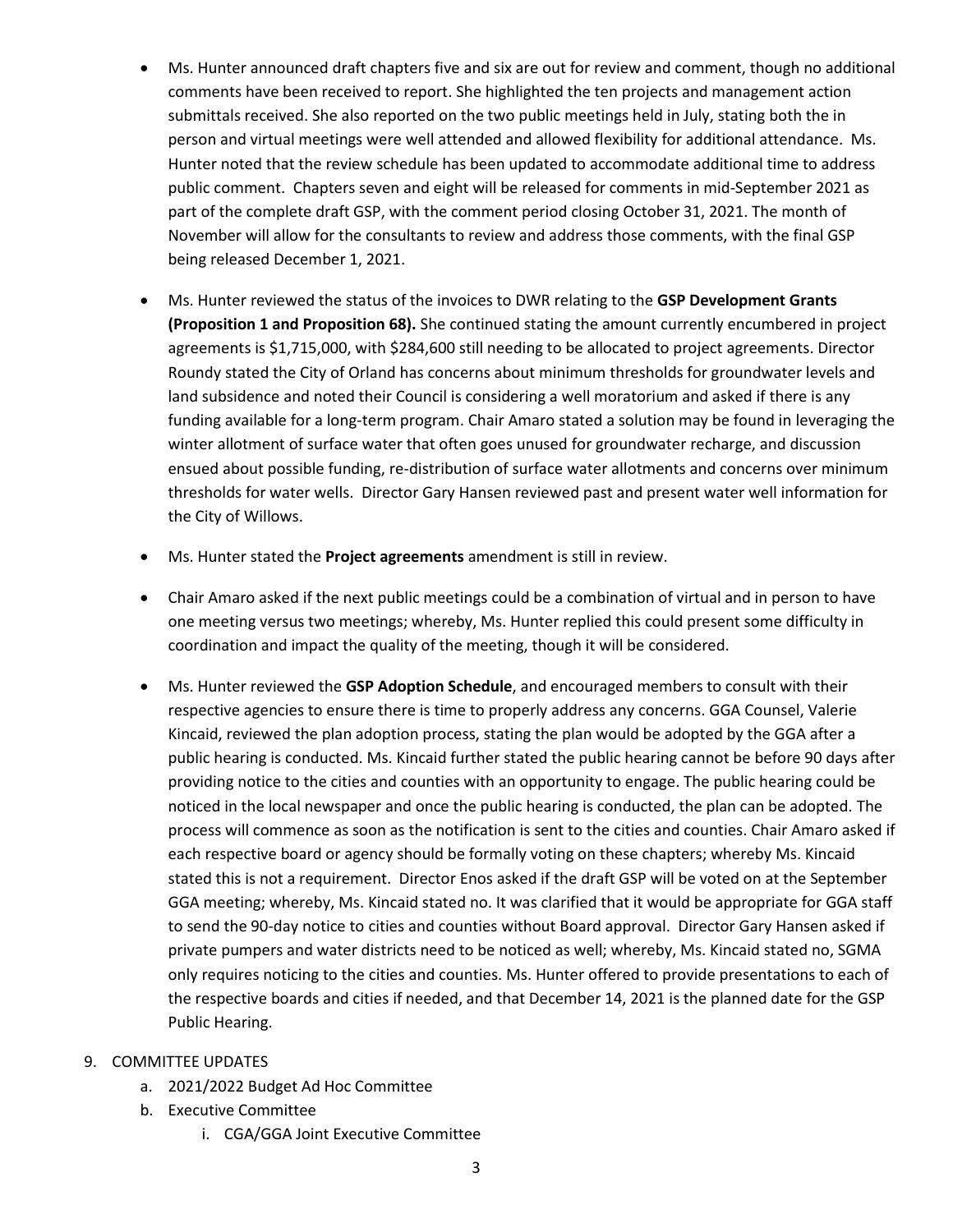- c. Multi-Benefit Recharge Pilot Project Ad Hoc Committee
- d. Stakeholder Engagement Committee
- e. Technical Advisory Committee
- No updates were provided for the **Budget Ad Hoc Committee**, **Executive Committee**, **Multi-Benefit Recharge Pilot Project Ad Hoc Committee or Stakeholder Engagement Committee.**
- The next **Technical Advisory Committee** meeting will be held August 13, 2021.

#### 10. REVIEW COMMITTEES AND CONSIDER ANY NECESSARY CHANGES

- a. \*Confirm staff recommendation to dissolve the 2021/2022 Budget Ad Hoc Committee as discussed July 12, 2021.
- b. \*Confirm staff recommendation to make no changes to the Executive Committee as discussed July 12, 2021.
- c. \*Confirm staff recommendation to make no changes to the Multi-Benefit Recharge Pilot Project Ad Hoc Committee as discussed July 12, 2021.
- d. \*Confirm staff recommendation to dissolve the Stakeholder Engagement Committee as discussed July 12, 2021.
- e. Receive update on potential changes to the Technical Advisory Committee as discussed July 12, 2021.
- Chair Amaro introduced the item and public member Jamie Lely requested the Board wait to dissolve the Budget Ad Hoc committee in light of current events; whereby, Director Gary Hansen stated the purpose of the Committee is to work on the annual operating budget and per-parcel fee, which has been completed.

# **On motion by Director Gary Hansen, seconded by Director Enos, it was ordered to dissolve the 2021/2022 Budget Ad Hoc Committee by members present.**

• Board consensus confirmed no changes to the **Executive Committee** or the **Multi-Benefit Recharge Pilot Project Ad Hoc Committee.** 

# **On motion by Director Roundy, seconded by Director Randy Hansen, it was ordered to dissolve the Stakeholder Engagement Committee by members present.**

• Ms. Hunter stated she communicated with Michael Alves and confirmed he would like to be removed from the **Technical Advisory Committee**, and Director Leslie Nerli has offered to serve if the Board so desires. She clarified this item will be brought to the next board meeting as an action item.

#### 11. MEMBER REPORTS AND COMMENTS

- Director Carmon stated the County extended the agricultural water well moratorium for ten months and fifteen days at the August 3, 2021 Board of Supervisors meeting, though if weather conditions change the moratorium may not last that long. Director Carmon announced the next Drought Task Force meeting would be August 12, 2021 at 3:00 pm in Orland at the Success Square Conference Center and that the Glenn County Farm Bureau would be providing a presentation.
- Director Schonauer asked what metrics are used to measure and monitor wells in each of the subbasins; whereby, Ms. Hunter stated the Colusa Subbasin has been using thiessen polygons to evaluate representativeness of monitoring wells to develop minimum thresholds. Tehama County is considering